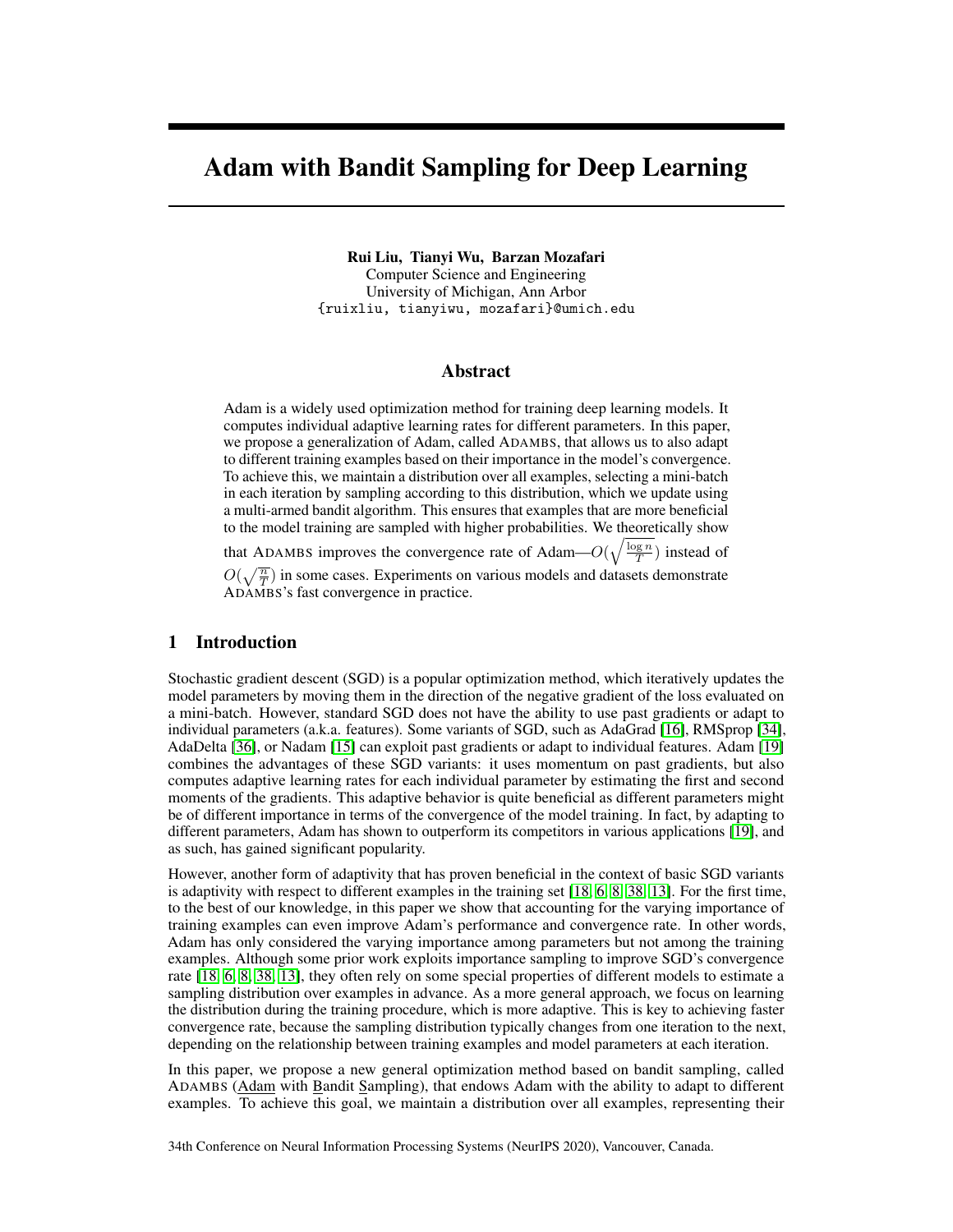

<span id="page-1-0"></span>

Figure 1: Adam with Bandit Sampling. Our method ADAMBS generalizes Adam with the ability to adapt to different examples by using a bandit method to maintain a distribution  $p$  over all training examples.

relative importance to the overall convergence. In Adam, at each iteration, a mini-batch is selected *uniformly* at random from training examples. In contrast, we select our mini-batch according to our maintained distribution. We then use this mini-batch to compute the first and second moments of the gradient and update the model parameters, in the same way as Adam. While seemingly simple, this process introduces another challenge: how to efficiently obtain this distribution and update it at each iteration? Ideally, to obtain the optimal distribution, at each iteration one would need to compute the gradients for all training examples. However, in Adam, we only have access to gradients of the examples in the selected mini-batch. Since we only have access to partial feedback, we use a multi-armed bandit method to address this challenge. Our idea is illustrated in Figure [1.](#page-1-0)

Specifically, we cast the process of learning an optimal distribution as an adversarial multi-armed bandit problem. We use a multi-armed bandit method to update the distribution over all of the training examples, based on the partial information gained from the mini-batch at each iteration. We use the EXP3 method [\[3\]](#page-9-3), but extend it to allow for sampling multiple actions at each step. The original EXP3 method only samples one action at a time, and collects the partial feedback by observing the loss incurred by that single action. In contrast, in optimization frameworks such as Adam, we need to sample a mini-batch, which typically contains more than one example. We thus need a bandit method that samples multiple actions and observes the loss incurred by each of those actions. In this paper, we extend EXP3 to use feedback from multiple actions and update its distribution accordingly. Although ideas similar to bandit sampling have been applied to some SGD variants and coordinate descent methods [\[30,](#page-10-5) [29,](#page-10-6) [24\]](#page-10-7), extending this idea to Adam is not straightforward, as Adam is considerably more complex, due to its momentum mechanism and parameter adaptivity. To the best of our knowledge, we are the first to propose and analyze the improvement of using bandit sampling for Adam. Maintaining and updating distribution over all training examples incur some computational overhead. We will show an efficient way to update this distribution, which has time complexity logarithmic with respect to the total number of training examples. With this efficient update, the per-iteration cost is dominated by gradient computation, whose time complexity depends on the mini-batch size.

To endow Adam with the adaptive ability to different examples while keeping its original structure, we interleave our bandit method with Adam's original parameter update, except that we select the mini-batch according to our maintained distribution. ADAMBS therefore adapts to both different parameters and different examples. We provide a theoretical analysis of this new method showing that our bandit sampling does indeed improve Adam's convergence rate. Through an extensive empirical study across various optimization tasks and datasets, we also show that this new method yields significant speedups in practice as well.

# 2 Related Work

Boosting and bandit methods. The idea of taking advantage of the difference among training examples has been utilized in many boosting algorithms [\[32,](#page-10-8) [33,](#page-10-9) [31,](#page-10-10) [22,](#page-10-11) [12\]](#page-9-4). The well-known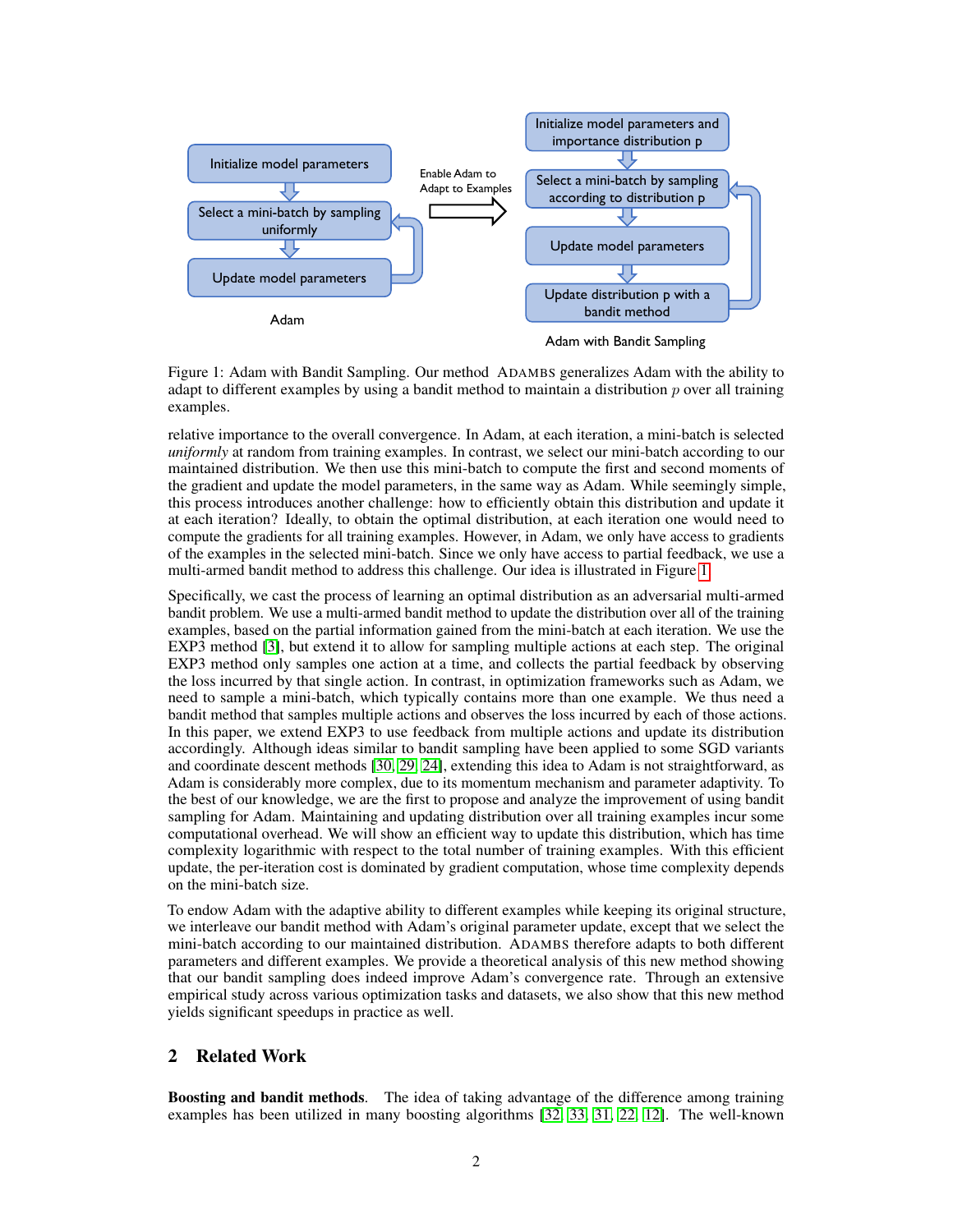AdaBoost algorithm [\[32\]](#page-10-8) builds an ensemble of base classifiers iteratively, of which each base classifier is trained on the same set of training examples with adjusted weights. Because of the way AdaBoost adjusts weights on training examples, it is able to focus on examples that are hard, thus decreasing the training error very quickly. In addition, it has been often observed in experiments that AdaBoost has very good generalization ability, which is discussed and analyzed in several work [\[33,](#page-10-9) [28,](#page-10-12) [22\]](#page-10-11). Both AdaBoost and our method aim to improve training by iteratively adjusting example weights. However, the amount of available information is very different every time they adjust example weights. AdaBoost receives full information, in the sense that each training example needs to run through the up-to-date ensemble model to determine which examples are still misclassified. Our method only receives partial information because we can only select a mini-batch at each iteration, which brings up the tradeoff between exploration (i.e., select other examples to get more information) and exploitation (i.e., select the empirically best examples based on already collected information). Multi-armed bandit problem is a general setting for studying the exploration-exploitation tradeoff that also appears in many other cases [\[4,](#page-9-5) [3\]](#page-9-3). For example, it has been applied to speed up maximum inner product search when only a subset of vector coordinates can be selected for floating point multiplication at each round [\[23\]](#page-10-13).

Importance sampling methods. Importance sampling for convex optimization problems has been extensively studied over the last few years. [\[27\]](#page-10-14) proposed a generalized coordinate descent algorithm that samples coordinate sets to optimize the algorithm's convergence rate. More recent works [\[38,](#page-11-1) [25\]](#page-10-15) discuss the variance of the gradient estimates of stochastic gradient descent and show that the optimal sampling distribution is proportional to the per-sample gradient norm. [\[24\]](#page-10-7) proposed an adaptive sampling method for both block coordinate descent and stochastic gradient descent. For coordinate descent, the parameters are partitioned into several prefixed blocks; for stochastic gradient descent, the training examples are partitioned into several prefixed batches. However, it is difficult to determine an effective way to partition blocks of parameters or batches of examples. [\[18\]](#page-10-4) proposed to sample a big batch at every iteration to compute a distribution based on gradient norms of these examples from the big batch, followed by a mini-batch that is sampled from the big batch for parameter update. However, it is unclear how much speedup their method can achieve in terms of theoretical convergence rate.

Other sample selection methods. Several strategies have been proposed to carefully select minibatches in order to improve on training deep learning models. Curriculum learning [\[5,](#page-9-6) [17\]](#page-10-16) is another optimization strategy that leverages a pre-trained teacher model to train the target model. The teacher model is critical in determining how to assign examples to mini-batches. In this paper, we focus on the case when we do not have access to an extra teacher model. However, utilizing a teacher model is likely to further improve the performance of our method. For example, it can be used to initialize the example weights which can help the bandit method to learn the weights more quickly. In addition, Locality-Sensitive Hashing (LSH) has been used to improve the convergence rate of SGD by adaptively selecting examples [\[9\]](#page-9-7). It is worth noting that a recent paper [\[26\]](#page-10-17) points out that Adam's rapid decay of the learning rate using the exponential moving averages of squared past gradients essentially limits the reliance of the update to only the past few gradients. This prevents Adam from convergence in some cases. They proposed a variant of Adam, called AMSGRAD, with long term memory of past gradients. In the main text of this paper, we remain focused on the original Adam. Similar analysis could be carried over to AMSGRAD, which is discussed in appendix. We note that Adam with the learning rate warmup (another variant of Adam), is the common practice in training transformer models for NLP tasks [\[14,](#page-9-8) [11\]](#page-9-9). However, due to the lack of well-studied theoretical analysis of this variant in the literature, we still base our dicussion on the original Adam.

## 3 Preliminaries about Adam

We consider the following convex optimization problem:  $\min_{\theta \in \mathcal{X}} f(\theta)$  where f is a scalar-valued objective function that needs to be minimized, and  $\theta \in \mathbb{R}^d$  is the parameter of the model. Let the gradient of f with respect to  $\theta$  be denoted as G. Assuming the training dataset is of size n, we have  $G = \frac{1}{n} \sum_{i=1}^{n} g_i$ , where  $g_i$  is the gradient computed with only the *i*-th example. Furthermore, at each iteration  $t$ , we select a mini-batch of examples from the whole training set. We denote the realization of f with respect to the mini-batch selected at iteration t as  $f_t$ , and the gradient of  $f_t$  with respect to  $\theta$  as  $G_t$ . Depending on the sampling strategy of a mini-batch, in some cases,  $G_t$  could be a biased estimate of G, meaning  $\mathbb{E}[G_t] \neq G$ . However, an unbiased estimate is required to update model parameters in stochastic optimization such as SGD and Adam. In such cases, we need to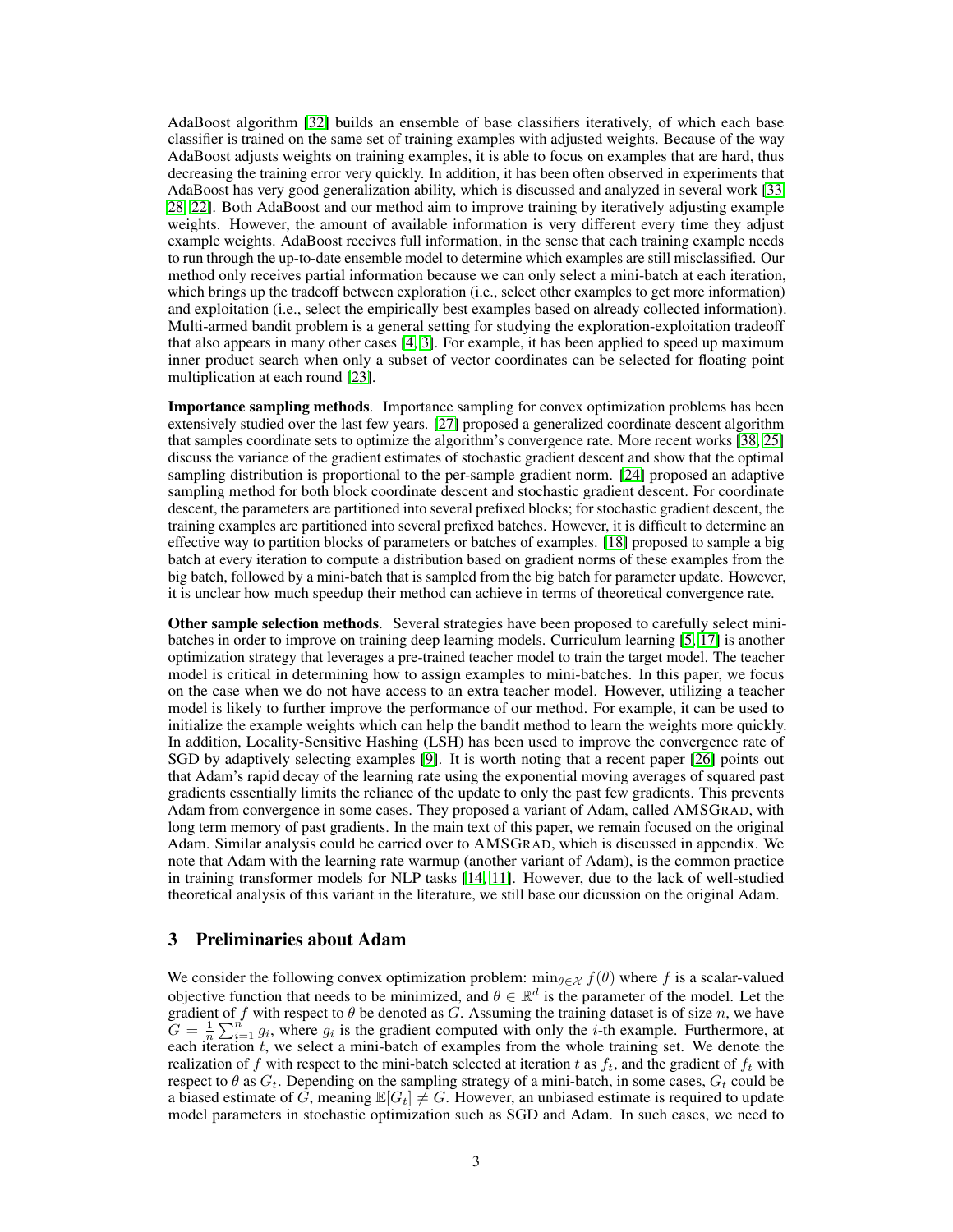get an unbiased estimate  $\hat{G}_t$ , ensuring that  $\mathbb{E}[\hat{G}_t]=G.$  When a mini-batch is selected by sampling uniformly from all of the training examples, we have  $\mathbb{E}[G_t] = G$ , thus allowing  $\hat{G}_t$  to simply be  $G_t$ .

Adam [\[19\]](#page-10-3) selects every mini-batch by uniform sampling and updates exponential moving averages of the gradient  $m_t$  and the squared gradient  $v_t$  with hyperparameters  $\beta_1, \beta_2 \in [0, 1)$ , which control the exponential decay rates of these moving averages:  $m_t \leftarrow \beta_1 \cdot m_{t-1} + (1 - \beta_1) \cdot \hat{G}_t$ ,  $v_t \leftarrow$  $\beta_2 \cdot v_{t-1} + (1 - \beta_2) \cdot \hat{G}_t^2$  where  $\hat{G}_t^2$  indicates the element-wise square of  $\hat{G}_t$ . The moving averages  $m_t$  and  $v_t$  are estimates of the 1st moment (the mean) and 2nd raw moment (the uncentered variance) of the gradient. These moment estimates are biased toward zero and are then corrected, resulting in bias-corrected estimates  $\hat{m}_t$  and  $\hat{v}_t$ :  $\hat{m}_t \leftarrow m_t/(1-\beta_1^t)$ ,  $\hat{v}_t \leftarrow v_t/(1-\beta_2^t)$  where  $\beta_1^t$  and  $\beta_2^t$ are  $\beta_1$  and  $\beta_2$  raised to the power t, respectively. Next, the parameter is updated according to  $\theta_t \leftarrow \theta_{t-1} - \alpha_\theta \cdot \hat{m}_t / (\sqrt{\hat{v}_t} + \epsilon)$  where  $\epsilon$  is a small value, to avoid division by zero.

A flexible framework to analyze iterative optimization methods such as Adam is the online learning framework. In this online setup, at each iteration t, the optimization algorithm picks a point  $\theta_t \in \mathbb{R}^d$ . A loss function  $f_t$  is then revealed based on the seleted mini-batch, and the algorithm incurs loss  $f_t(\theta_t)$ . At the end of T iterations, the algorithm's regret is given by  $R(T) = \sum_{t=1}^T f_t(\theta_t)$  –  $\min_{\theta \in \mathcal{X}} \sum_{t=1}^T f_t(\theta)$ . In order for any optimization method to converge, it is necessary to ensure that  $R(T) = o(T)$ . For Adam, the convergence rate is summarized in the Theorem 4.1 from [\[19\]](#page-10-3). Under further assumptions as in Corollary 4.2 from [\[19\]](#page-10-3), it can be shown that  $R(T) = o(T)$ . In this paper, we propose to endow Adam with bandit samping which could further improve the convergence rate under some assumptions.

## 4 Adam with Bandit Sampling

#### 4.1 Adaptive Mini-Batch Selection

Suppose there are n training examples. At iteration t, a mini-batch of size  $K$  is selected by sampling with replacement from all of the training examples, according to a distribution  $p^t = \{p_1^t, p_2^t, \dots, p_n^t\}$ . Here,  $p<sup>t</sup>$  represents the relative importance of each example during the model training procedure. Denote the indices of examples selected in the mini-batch as the set  $\bar{I}^t = \{I_1^t, I_2^t, \dots, I_K^t\}$ . Assume the gradient computed with respect to the only example  $I_k^t$  is  $g_{I_k^t}$ . Its unbiased estimate is  $\hat{g}_{I_k^t} = \frac{g_{I_k^t}}{n p_{I_k^t}}$ . We can easily verify that  $\hat{g}_{I_k^t}$  is unbiased because  $\mathbb{E}_{p^t} \left[ \hat{g}_{I_k^t} \right] = \frac{1}{n} \sum_{i=1}^n g_i = G$ . Therefore, we define the unbiased gradient estimate  $\hat{G}_t$  according to batch  $I^t$  at iteration  $t$  as

<span id="page-3-0"></span>
$$
\hat{G}_t = \frac{1}{K} \sum_{k=1}^{K} \hat{g}_{I_k^t}.
$$
\n(1)

Similarly, we can verify that  $\mathbb{E}_{p^t} \left[ \hat{G}_t \right] = \frac{1}{n} \sum_{i=1}^n g_i = G.$ 

It is worth noting that  $\hat{G}_t$  defined for ADAMBS is different than that of Adam. This is because the sampling strategy is different, and appropriate bias-correction is necessary here. We use  $\hat{G}_t$ , defined in Equation [1,](#page-3-0) to update first moment estimate and second moment estimate in each iteration. Specifically, let  $m_t$  and  $v_t$  be the first and second moment estimates at iteration t, respectively. Then we update them in the following way

$$
m_t = \beta_1 \cdot m_{t-1} + (1 - \beta_1) \cdot \hat{G}_t, \ \ v_t = \beta_2 \cdot v_{t-1} + (1 - \beta_2) \cdot \hat{G}_t^2 \tag{2}
$$

where  $\beta_1, \beta_2 \in [0, 1)$  are hyperparameters that control the exponential decay rates of these moving averages. Our new method ADAMBS is described in Algorithm [1.](#page-4-0) Details about update function in line 11 are given in the next subsection.

Our method mantains a fine-grained probability distribution over all examples. This provides more flexibility in choosing mini-batches than prior work that uses coarse-grained probability distribution over pre-fixed mini-batches [\[24\]](#page-10-7), because it is generally hard to decide how to partition the batches for pre-fixed mini-batches. If the training set is partitioned randomly, any mini-batch is likely to contain some important examples and some unimportant examples, making any two mini-batches equally good. In this case, prioritizing one mini-batch over another will not bring any advantage. It requires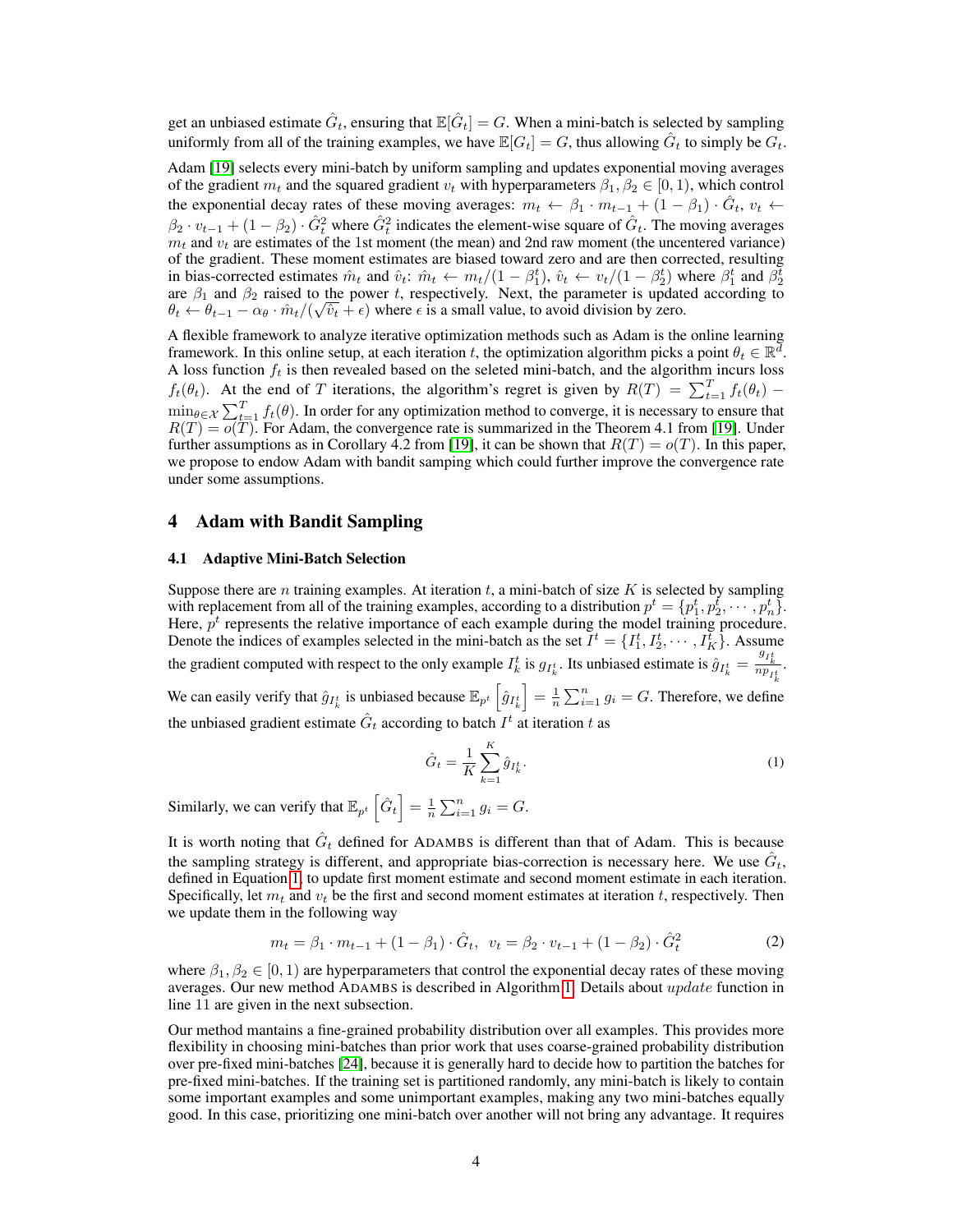**Algorithm 1** ADAMBS, our proposed Adam with bandit sampling. Note that  $\beta_1$ ,  $\beta_2$  are hyperparameters controling exponential decay rates of first and second moment estimates, respectively.  $\beta_1^t, \beta_2^t$ denote  $\beta_1, \beta_2$  raised to power t, respectively.  $\alpha_\theta$  is the learning rate for model parameter update.  $\hat{G}_t^2$ is the element-wise square of  $\hat{G}_t$ .

```
1: Initialize model parameter \theta_0;
 2: Initialize first moment estimate m_0 \leftarrow 0, and second moment estimate v_0 \leftarrow 0;
  3: Initialize distribution p_j^0 \leftarrow \frac{1}{n}, \forall 1 \leq j \leq n, and set iteration index t = 0;
  4: while \theta_t not converged do
 5: t \leftarrow t + 1;
  6: select a mini-batch I^t by sampling with replacement from p^{t-1};
  7: compute unbiased gradient estimate \hat{G}_t;
  8: m_t \leftarrow \beta_1 \cdot m_{t-1} + (1 - \beta_1) \cdot \hat{G}_t, \quad v_t \leftarrow \beta_2 \cdot v_{t-1} + (1 - \beta_2) \cdot \hat{G}_t^2;9: \hat{m}_t \leftarrow m_t/(1 - \beta_1^t), \quad \hat{v}_t \leftarrow v_t/(1 - \beta_2^t);9: m_t \leftarrow m_t / (1 - \rho_1^2), \quad v_t \leftarrow v_t / (1 - \rho_1^2)<br>
10: \theta_t \leftarrow \theta_{t-1} - \alpha_\theta \cdot \hat{m}_t / (\sqrt{\hat{v}_t} + \epsilon);11:
             t \leftarrow update(p^{t-1}, I^t, \{g_{I^t_k}\}_{k=1}^K);12: end while
```
a fair amount of time on preprocessing the training dataset to partition the dataset in a good way, especially when the dataset is large. Some might argue that we could simply set the batch size to one in [\[24\]](#page-10-7). While the issue of batch partitioning does not exist anymore, this would significantly hurt the convergence rate because only one example is processed at each iteration. In contrast, ADAMBS does not require pre-partitioning mini-batches. At every iteration, a new mini-batch is formed dynamically by sampling from the whole dataset according to distribution  $p^{t-1}$ . Here, the distribution  $p^{t-1}$  is learned so that important examples can be selected into one mini-batch with high probability. Thus, it is more likely to get a mini-batch with all important examples, which could significantly boost the training performance.

We analyze the convergence of ADAMBS in Algorithm [1](#page-4-0) using the same online learning frame-work [\[39\]](#page-11-2) that is used by Adam. The following theorem  $\frac{1}{1}$  $\frac{1}{1}$  $\frac{1}{1}$  holds, regarding the convergence rate of ADAMBS.

<span id="page-4-3"></span>**Theorem 1.** Assume that the gradient estimate  $\hat{G}_t$  is bounded,  $\|\hat{G}_t\|_2 \leq G$ ,  $\|\hat{G}_t\|_{\infty} \leq G_{\infty}$ , and *distance between any*  $\theta_t$  *is bounded,*  $\|\theta_n - \theta_m\|_2 \leq D, \|\theta_n - \theta_m\|_\infty \leq D_\infty$  for any  $m, n \in$  $\{1,\cdots,T\}$ , and  $\beta_1,\beta_2\in[0,1)$  satisfy  $\frac{\beta_1^2}{\sqrt{\beta_2}}<1$ . Let  $\alpha_\theta=\frac{\alpha}{\sqrt{t}}$ , and  $\beta_{1,t}=\beta_1\lambda^{t-1},\lambda\in(0,1)$ , and  $\gamma = \frac{\beta_1^2}{\sqrt{\beta_2}}$ . ADAMBS *achieves the following convergence rate, for all*  $T \ge 1$ *,* 

<span id="page-4-4"></span><span id="page-4-2"></span>
$$
R(T) \le \rho_1 d\sqrt{T} + \sqrt{d} \rho_2 \sqrt{\frac{1}{n^2 K} \sum_{t=1}^T \mathbb{E} \left[ \sum_{j=1}^n \frac{\|g_j^t\|^2}{p_j^t} \right]} + \rho_3 \tag{3}
$$

*where* d *is the dimension of parameter space and*

$$
\rho_1 = \frac{D^2 G_{\infty}}{2\alpha (1 - \beta_1)}, \ \ \rho_2 = \frac{\alpha (1 + \beta_1) G_{\infty}}{(1 - \beta_1)\sqrt{1 - \beta_2}(1 - \gamma)^2}, \ \ \rho_3 = \sum_{i=1}^d \frac{D^2_{\infty} G_{\infty} \sqrt{1 - \beta_2}}{2\alpha (1 - \beta_1)(1 - \gamma)^2}.
$$

## 4.2 Update of Distribution  $p^t$

From Equation [3,](#page-4-2) we can see that  $p<sup>t</sup>$  will affect the convergence rate. We wish to choose  $p<sup>t</sup>$  that could lead to a faster convergence rate. We derive how to update  $p<sup>t</sup>$  by minimizing the right side of Equation [3.](#page-4-2) Specifically, we want to minimize  $\sum_{t=1}^{T} \mathbb{E}\left[\sum_{j=1}^{n} \right]$  $||g_j^t||^2$  $p_j^t$ i . It can be shown that for every iteration t, the optimal distribution  $p<sup>t</sup>$  is proportional to the gradient norm of the individual example [\[25,](#page-10-15) [2\]](#page-9-10). Formally speaking, for any t, the optimal solution to the problem  $\arg \min_{\sum_{i=1}^n p_i^t=1} \sum_{j=1}^n$  $||g_j^t||^2$  $\frac{f_j \parallel}{p_j}$  is  $p_j^t = \frac{||g_j^t||}{\sum_{i=1}^n ||g_i^t||}$ ,  $\forall j$ . It is computationally prohibitive to get the optimal solution, because we need to compute the gradient norm for every example at each iteration. Instead, we use a multi-armed

<span id="page-4-1"></span> $<sup>1</sup>$ All omitted proofs can be found in the appendix.</sup>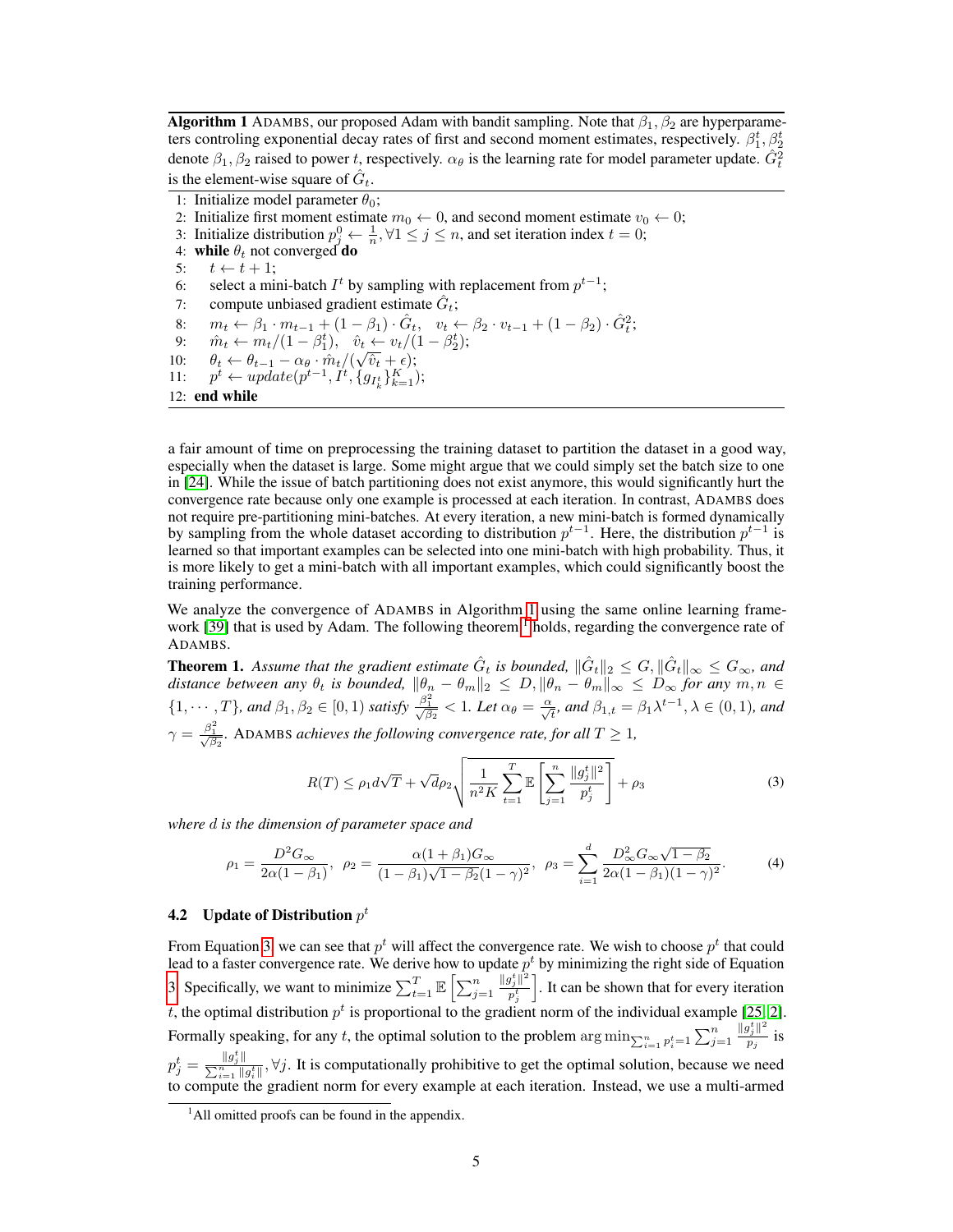bandit method to learn this distribution from the partial information that is available during training. The multi-armed bandit method maintains the distribution over all examples, and keeps updating this distribution at every training iteration. The partial information that we have at every iteration is the gradients of examples in the mini-batch. We use a bandit method based on EXP3 [\[3\]](#page-9-3) but extended to handle multiple actions at every iteration. The pseudocode is described in Algorithm [2.](#page-5-0)

<span id="page-5-0"></span>Algorithm 2 The distribution update rule for  $p^t$ . 1: **Function**:  $update(p^{t-1}, I^t, \{g_{I^t_k}\}_{k=1}^K)$ 2: Compute loss  $l_{t,j} = -\frac{\|g_j^t\|^2}{(n^t)^2}$  $\frac{\|g_j^\iota\|^2}{(p_j^\iota)^2} + \frac{L^2}{p_{mi}^2}$  $rac{L^2}{p_{min}^2}$  if  $j \in I^t$ ; otherwise,  $l_{t,j} = 0$ ; 3: Compute an unbiased gradient estimate  $\hat{h}_{t,j} = \frac{l_{t,j} \sum_{k=1}^{K} \mathbb{1}(j = I_k^t)}{K n^t}$  $\frac{d_i=1 \perp \perp (j=1) \perp}{Kp_j^t}, \forall 1 \leq j \leq n;$ 4:  $w_j^t = p_j^{t-1} \exp(-\alpha_p \hat{h}_{t,j}), \forall 1 \leq j \leq n;$ 5:  $p^t = \arg \min_{q \in \mathcal{P}} D_{kl}(q||w^t);$ 6: **Return:**  $p^t$ 

To further illustrate our distribution update algorithm from the perspective of the bandit setting, the number of arms is  $n$ , where each arm corresponds to each training example, and the loss of pulling the arm j is  $l_{t,j}$  which is defined at line 2. We denote  $L$  as the upper bound on the perexample gradient norm, i.e.,  $||g_j^t|| \leq L, \forall t, j$ . Similar upper bound is commonly used in related literature [\[19,](#page-10-3) [24\]](#page-10-7), because of the popular gradient clipping trick [\[37\]](#page-11-3). Each time we update the distribution, we only pull these arms from the set  $I^t$ , which is the mini-batch of training examples at current iteration. In line 5,  $\overline{D}_{kl}(q||w^t)$  is the KL divergence between q and

 $w^t$ , and the set P is defined as  $\{p \in \mathbb{R}^n : \sum_{j=1}^n p_j = 1, p_j \geq p_{min} \forall j\}$ , where  $p_{min}$  is a constant. From the definition of  $l_{t,j}$  as in line 2 from Algorithm [2,](#page-5-0) we can see that the loss  $l_{t,j}$  is always nonnegative, and is inversely correlated with the gradient norm  $||g_j^t||$ . This implies that an example with small gradient norm will receive large loss value, resulting in its weight getting decreased. Thus, examples with large gradient norms will be sampled with higher probabilities in subsequent iterations. Using a segment tree structure to store the weights for all the examples, we are able to update  $p^{t-1}$  in  $O(K \log n)$  time [\[24\]](#page-10-7). With the efficient way to update distribution, the per-iteration cost is dominated by the computation of gradients, especially for large models in deep learning. For simplicity, our theoretical analysis is still focused on convergence rate with respect to the number of iterations. In experiments, we demonstrate that our method can achieve a faster convergence rate with respect to time.

Let  $B_{\phi}(x, y) = \phi(x) - \phi(y) - \langle \nabla \phi(y), x - y \rangle$  be the Bregman divergence associated with  $\phi$ , where  $\phi(p) = \sum_{j=1}^{n} p_j \log p_j$ . By choosing this form of Bregman divergence, we can now study our EXP3-based distribution update algorithm under the general framework of online mirror descent with bandit feedback [\[7\]](#page-9-11). We have the following lemma regarding the convergence rate of Algorithm [2.](#page-5-0)

<span id="page-5-1"></span>**Lemma 1.** Assume that  $||g_j^t|| \le L$ ,  $p_j^t \ge p_{min}$  for all t and j, and  $B_{\phi}(p, p') \le R^2$  for any  $p, p' \in \mathcal{P}$ , *if we set*  $\alpha_p = \sqrt{\frac{2R^2p_{min}^4}{nTL^4}}$ , the update in Algorithm [2](#page-5-0) implies

<span id="page-5-2"></span>
$$
\mathbb{E}\sum_{t=1}^{T}\sum_{j=1}^{n}\frac{\|g_j^t\|^2}{p_j^t} - \min_{p\in\mathcal{P}}\mathbb{E}\sum_{t=1}^{T}\sum_{j=1}^{n}\frac{\|g_j^t\|^2}{p_j^t} \le \frac{RL^2}{p_{min}^2}\sqrt{2nT}.\tag{5}
$$

Combining Theorem [1](#page-4-3) and Lemma [1,](#page-5-1) we have the following theorem regarding the convergence of ADAMBS.

<span id="page-5-3"></span>Theorem 2. *Under assumptions from both Theorem [1](#page-4-3) and Lemma [1,](#page-5-1)* ADAMBS *with the distribution update rule in Algorithm [2](#page-5-0) achieves the following convergence rate*

$$
R(T) \leq \rho_1 d\sqrt{T} + \rho_2 \frac{\sqrt{d}}{n\sqrt{K}} \sqrt{M} + \frac{\rho_2 L \sqrt{R}}{p_{min}} \frac{\sqrt{d}}{n\sqrt{K}} (2nT)^{1/4} + \rho_3
$$
\n
$$
\tag{6}
$$

where  $M = \min_p \sum_{t=1}^T \mathbb{E} \left[ \sum_{j=1}^n \right]$  $||g_j^t||^2$  $\left(\frac{p_j^t\|^2}{p_j}\right]$ , and  $\rho_1, \rho_2, \rho_3$  are defined in Equation [4.](#page-4-4)

Obviously, we have that, for ADAMBS,  $R(T) = o(T)$ , ensuring that it can converge.

#### 4.3 Comparison with Uniform Sampling

We now study a setting where we can further bound Equation [6](#page-5-2) to show that the convergence rate of our ADAMBS is provably better than that of Adam, which uses uniform sampling. For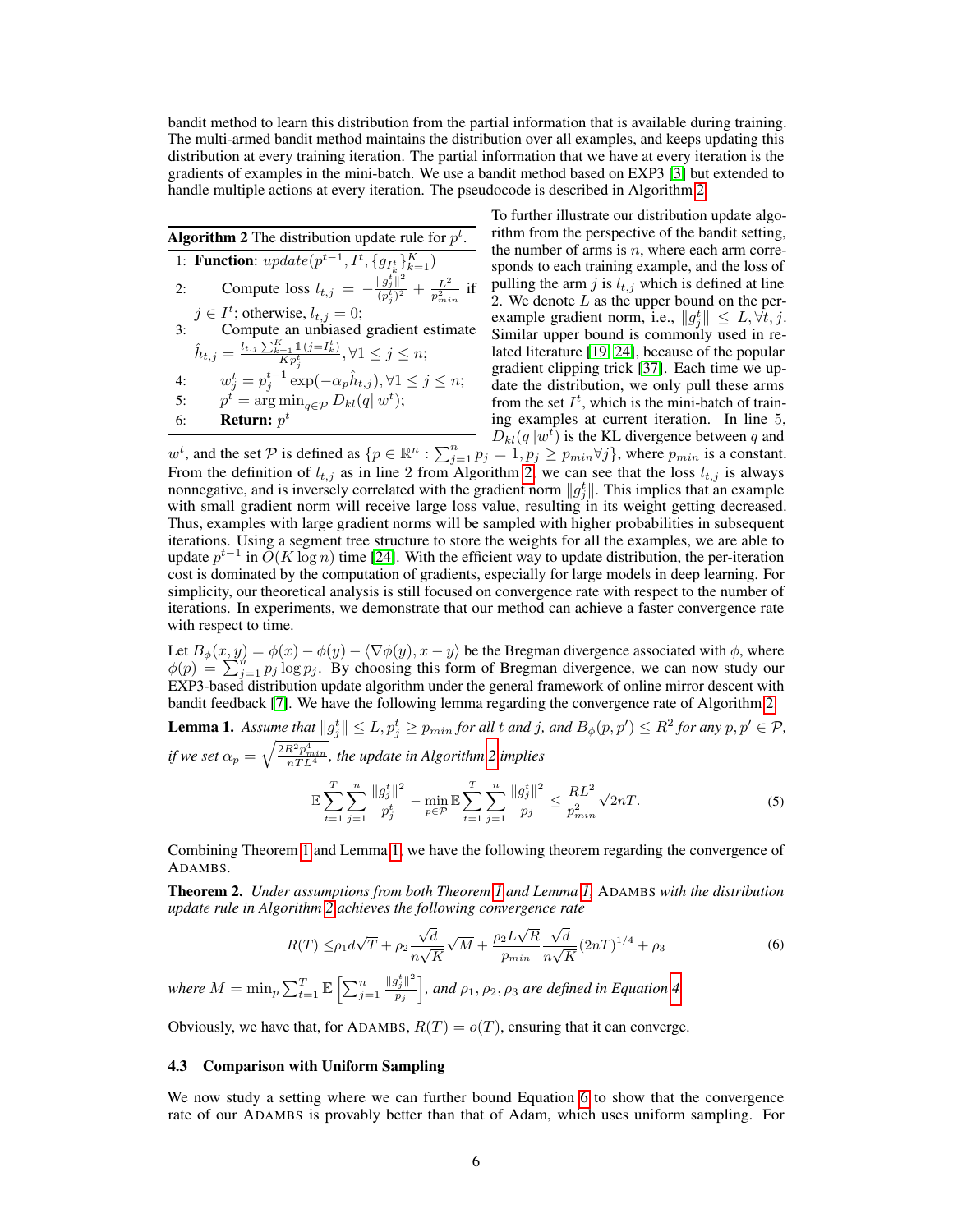Table 1: Convergence rates under doubly heavy-tailed distribution.

<span id="page-6-4"></span>

| <b>Algorithm</b> | <b>Convergence Rate</b>                                                                              | Algorithm | <b>Convergence Rate</b>                                                               |
|------------------|------------------------------------------------------------------------------------------------------|-----------|---------------------------------------------------------------------------------------|
| ADAMBS           | $\frac{1}{2} O(d\sqrt{T}) + O(\frac{\sqrt{d\log d}}{\sqrt{T}} \frac{\sqrt{\log^2 n}}{T})^{\prime} I$ |           | ADAM-APT $\Big  O(d\sqrt{T}) + O(\sqrt{d \log d} \frac{\sqrt{\log^2 n}}{n})$          |
| Adam             | $\sqrt{d \log d} \sqrt{n \log n}$<br>$O(d\sqrt{T})+O(2)$                                             |           | ADAM-UNI $\left  O(d\sqrt{T}) + O(\sqrt{d \log d} \frac{\sqrt{n \log n}}{n}) \right $ |

simplicity, we consider a neural network with one hidden layer for a binary classification problem. The hidden layer contains one neuron with ReLU activation, and output layer also contains one neuron with sigmoid activation. Cross-entropy loss is used for this binary classification problem. The total loss of this neural network model can be written in the following way  $f(\theta) = \frac{1}{n} \sum_{j=1}^n f_j(\theta) = -\frac{1}{n} \sum_{j=1}^n y_j \log \sigma(ReLU(z_j^T \theta))$  where  $\sigma(\cdot)$  is the sigmoid activation function,  $ReLU(\cdot)$  is the ReLU activation function,  $y_j \in \{-1, +1\}$  and  $z_j$  are the label and the feature vector for j-th example, respectively. Denote that  $\theta^* = \arg \min f(\theta)$ . Here,  $g_j=\partial f_j(\theta)=-y_j(1-\sigma(ReLU(z_j^T\theta)))\mathbbm{1}(z_j^T\theta>0)z_j.$  It implies that  $\|g_j\|^2\leq \|z_j\|^2=\sum_{i=1}^d z_{j,i}^2.$ We further asssume that feature vector follows doubly heavy-tailed distribution, which means that,  $z_{j,i} \in \{-1,0,+1\}$  and  $\mathbb{P}(|z_{j,i}|=1) = \beta_3 i^{-\gamma} j^{-\gamma}$ , where  $\gamma \geq 2$ .

<span id="page-6-0"></span>**Lemma 2.** If the examples are sampled with uniform distribution, i.e.  $p_j = 1/n, \forall 1 \leq j \leq n$ , *assuming that feature vector follows doubly heavy-tailed distribution, for the aforementioned neural* network model, we have  $\mathbb{E}\sum_{j=1}^n \frac{\|g_j\|^2}{p_j}$  $\frac{g_{j\parallel}}{p_{j}} = \beta_{3} n \log n \log d.$ 

#### Following Lemma [2,](#page-6-0) we have

Theorem 3. *Assuming that feature vector follows doubly heavy-tailed distribution, for the aforementioned neural network model, original Adam achieves the following rate*

<span id="page-6-2"></span>
$$
R(T) \le O(d\sqrt{T}) + O(\frac{\sqrt{d\log d}}{\sqrt{K}}\frac{\sqrt{n\log n}}{n}\sqrt{T}).
$$
\n(7)

On the other hand, we have

<span id="page-6-1"></span>Lemma 3. *Assuming that feature vector follows doubly heavy-tailed distribution, for the aforementioned neural network model, we have*

<span id="page-6-3"></span>
$$
\min_{p_j \ge p_{min}} \sum_{j=1}^n \frac{\|g_j\|^2}{p_j} = O(\log d \log^2 n). \tag{8}
$$

By plugging Lemma [3](#page-6-1) into Theorem [2,](#page-5-3) we have

Theorem 4. *Assuming that feature vector follows doubly heavy-tailed distribution, for the aforementioned neural network model,* ADAMBS *achieves the following rate*

$$
R(T) \le O(d\sqrt{T}) + O(\frac{\sqrt{d\log d}}{\sqrt{K}} \frac{\sqrt{\log^2 n}}{n} \sqrt{T}).
$$
\n(9)

Comparing the second terms at Equations [7](#page-6-2) and [9,](#page-6-3) we see that our ADAMBS converges faster than Adam. The convergence rates are summarized in Table [1.](#page-6-4) In this table, we also compare against adaptive sampling methods from [\[24\]](#page-10-7). They maintain a distribution over prefixed batches. Adam with adaptive sampling over prefixed batches is called ADAM-APT, and Adam with unifom sampling over prefixed batches is called ADAM-UNI. We can see that our method ADAMBS achieves faster convergence rate than the others. Depending on constants not shown in the big- $\overline{O}$  notation, it's also possible that the convergence rate is dominated by the first term  $O(d\sqrt{T})$ , which makes our improvement marginal. We also rely on the experiments in the next section to demonstrate our method's faster convergence rate in practice.

### 5 Experiments

#### 5.1 Setup

To empirically evaluate the proposed method, we investigate different popular deep learning models. We use the same parameter initialization when comparing different optimization methods. In total, 5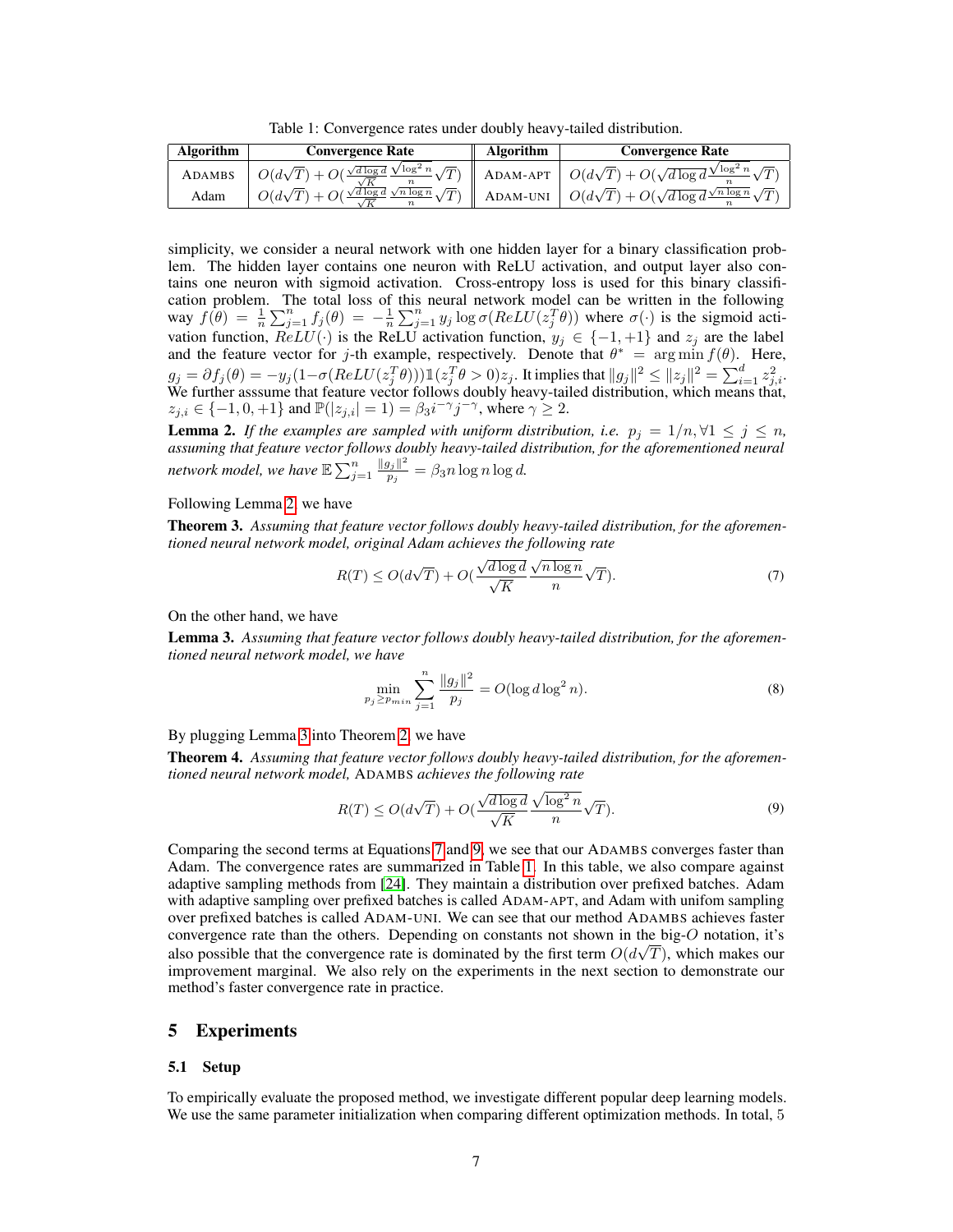datasets are used: MNIST, Fashion MNIST, CIFAR10, CIFAR100 and IMDB. We run experiments on these datasets because they are benchmark datasets commonly used to compare optimization methods for deep learning [\[19,](#page-10-3) [26,](#page-10-17) [18\]](#page-10-4). It is worth noting that the importance sampling method proposed in [\[18\]](#page-10-4) could also be applied to Adam. In addition, they proposed an efficient way to upper bound the per-example gradient norm for neural networks to compute the distribution for importance sampling. This could also be beneficial to our method, because the upper bound of gradient norm could be used in place of the gradient norm itself to update our distribution. In the experiments, we compare our method against Adam and Adam with importance sampling (as described in [\[18\]](#page-10-4), which we call ADAM-IMPT). To be fair, we use the upper bound in the place of per-example gradient norm in our method. All the previous analysis also holds if an upper bound of gradient norm is used, because similar to Theorem 1, it will still upper bound  $R(T)$ . Experiments are conducted using Keras [\[10\]](#page-9-12) with TensorFlow [\[1\]](#page-9-13) based on the code from [\[18\]](#page-10-4). To see if our method could accelerate the training procedure, we plot the curves of training loss value vs. wall clock time for these three methods <sup>[2](#page-7-0)</sup>. The curves are based on average results obtained by repeating each experiment five times with different random seeds. To see the difference in the performance of these optimization method, we use the same values for hyperparameters. Specifically,  $\beta_1$  and  $\beta_2$  are common hyperparameters to Adam, ADAM-IMPT and ADAMBS, which are chosen to be 0.9 and 0.999, respectively.



<span id="page-7-1"></span>Figure 2: CNN model on CIFAR10, CIFAR100 and Fashion MNIST

#### 5.2 Convolutional Neural Networks

Convolutional neural networks (CNN) with several layers of convolution, pooling, and non-linear units have shown considerable success in computer vision tasks. We train CNN models on three different datasets: CIFAR10, CIFAR100 and Fashion MNIST. CIFAR10 and CIFAR100 are labeled subsets of the 80 million tiny images dataset [\[20\]](#page-10-18). CIFAR10 consists of 60, 000 color images of size  $32 \times 32$  in 10 classes with 6,000 images per class, whereas CIFAR100 consists of 60,000 color images of size  $32 \times 32$  in 100 classes with 600 images per class. Fashion MNIST dataset [\[35\]](#page-10-19) is similar to MNIST dataset except that images are in 10 fashion categories.

For CIFAR10 and CIFAR100, our CNN architecture has 4 layers of  $3 \times 3$  convolution filters and max pooling with size  $2 \times 2$ . Dropout with dropping probability 0.25, is applied to the 2nd and 4th convolutional layers. This is then followed by a fully connected layer of 512 hidden units. For Fashion MNIST, since the dataset is simpler, we use a simpler CNN model. It contains 2 layers of  $3 \times 3$  filters and max pooling with size  $2 \times 2$  is applied to the 2nd convolutional layer, which is followed by a fully connected layer of 128 hidden units. The mini-batch size is set to 128, and learning rate is set to 0.001 for all methods on all three datasets. All three methods are used to train CNN models for 10 epochs and the results are shown in Figure [2.](#page-7-1) For CIFAR10 and CIFAR100, we can see that our method ADAMBS achieved loss value lower than others very quickly, within 1 or 2 epochs. For Fashion MNIST, our method ADAMBS is worse than others at the very begining, but keeps decreasing the loss value at a faster rate. After around 300 seconds, ADAMBS is able to achieve lower loss value than others.

<span id="page-7-0"></span> $2P$ lease see the appendix for curves of training error rate vs. wall clock time.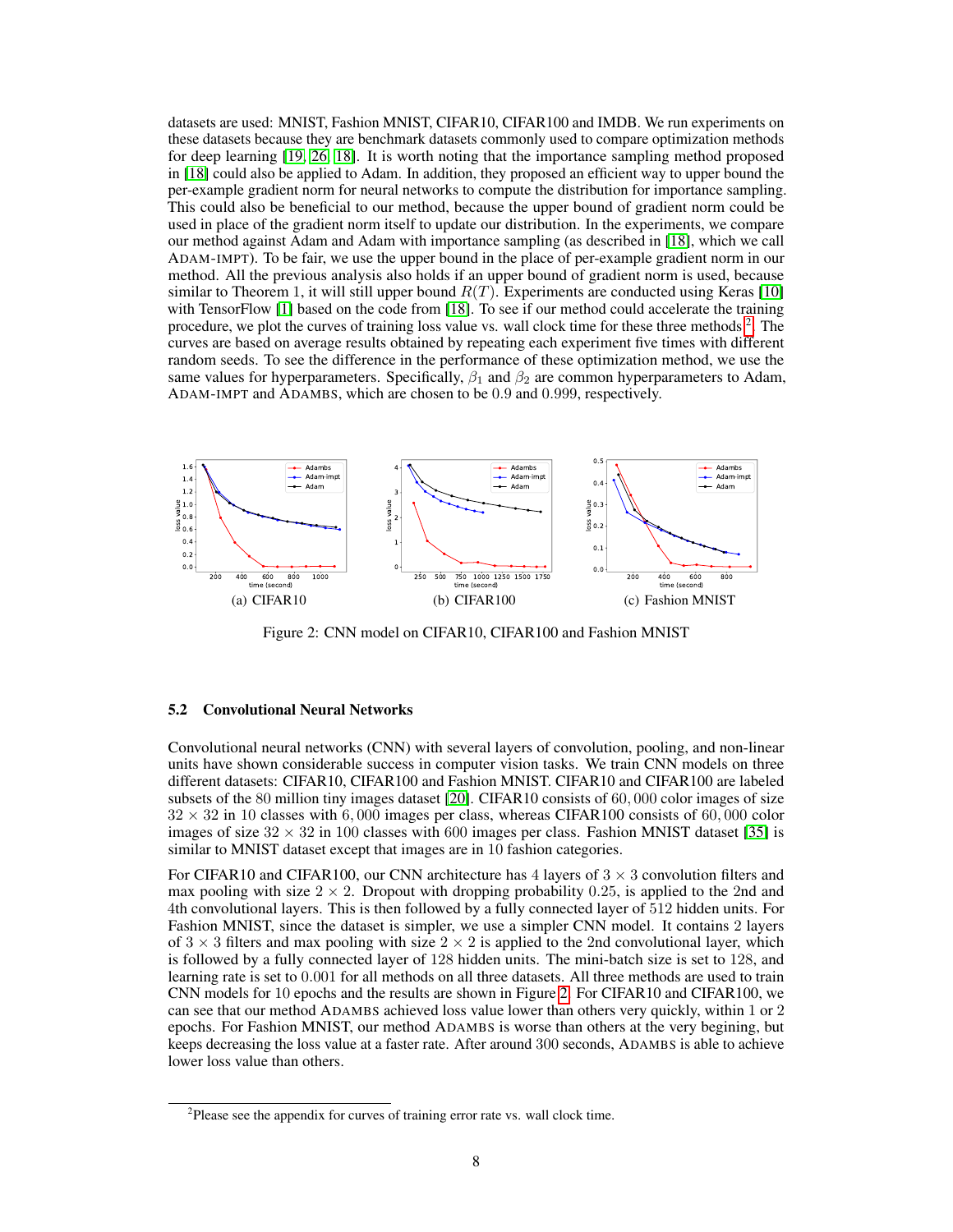

Figure 3: RNN model on MNIST and Fashion MNIST

<span id="page-8-1"></span><span id="page-8-0"></span>Figure 4: RCNN model on IMDB

#### 5.3 Recurrent Neural Networks

Recurrent neural networks, such as LSTM and GRU, are popular models to learn from sequential data. To showcase the generality of our method, we use ADAMBS to accelerate the training of RNN models in image classification problems, where image pixels are fed to RNN as a sequence. Specifically, we train an LSTM with dimension 100 in the hidden space, and ReLU as recurrent activation function, which is followed by a fully connected layer to predict image class. We use two datasets: MNIST and Fashion MNIST. The batch size is set as 32, the learning rate is set as  $10^{-6}$ , and the maximum number of epochs is set as 200 for all methods on both datasets. The results are shown in Figure [3.](#page-8-0) ADAMBS was able to quickly achieve lower loss value than the others.

#### 5.4 Recurrent Convolutional Neural Networks

Recently, it has been shown that RNN combined with CNN can achieve good performance on some NLP tasks [\[21\]](#page-10-20). This new architecture is called recurrent convolutional neural network (RCNN). We train an RCNN model for the sentiment classification task on an IMDB movie review dataset. It contains 25, 000 movie reviews from IMDB, labeled by sentiment (positive or negative). Reviews are encoded by a sequence of word indexes. On this dataset, we train an RCNN model, which consists of a convolutional layer with filter of size 5, and a max pooling layer of size 4, followed by an LSTM and a fully connected layer. We set batch size to 30 and learning rate to 0.001, and run all methods for 10 epochs. The result is shown in Figure [4.](#page-8-1) We can see that all methods converge to the same loss value, but ADAMBS arrives at convergence much faster than the others.

# 6 Conclusion

We have presented an efficient method for accelerating the training of Adam by endowing it with bandit sampling. Our new method, ADAMBS, is able to adapt to different examples in the training set, complementing Adam's adaptive ability for different parameters. A distribution is maintained over all examples and represents their relative importance. Learning this distribution could be viewed as an adversarial bandit problem, because only partial information is available at each iteration. We use a multi-armed bandit approach to learn this distribution, which is interleaved with the original parameter update by Adam. We provided a theoretical analysis to show that our method can improve the convergence rate of Adam in some settings. Our experiments further demonstrate that ADAMBS is effective in reducing the training time for several tasks with different deep learning models.

#### Acknowledgements

This material is based upon work supported by the National Science Foundation under Grant No. 1629397 and the Michigan Institute for Data Science (MIDAS) PODS. The authors would like to thank Junghwan Kim and Morgan Lovay for their detailed feedback on the manuscript, and anynomous reviewers for their insightful comments.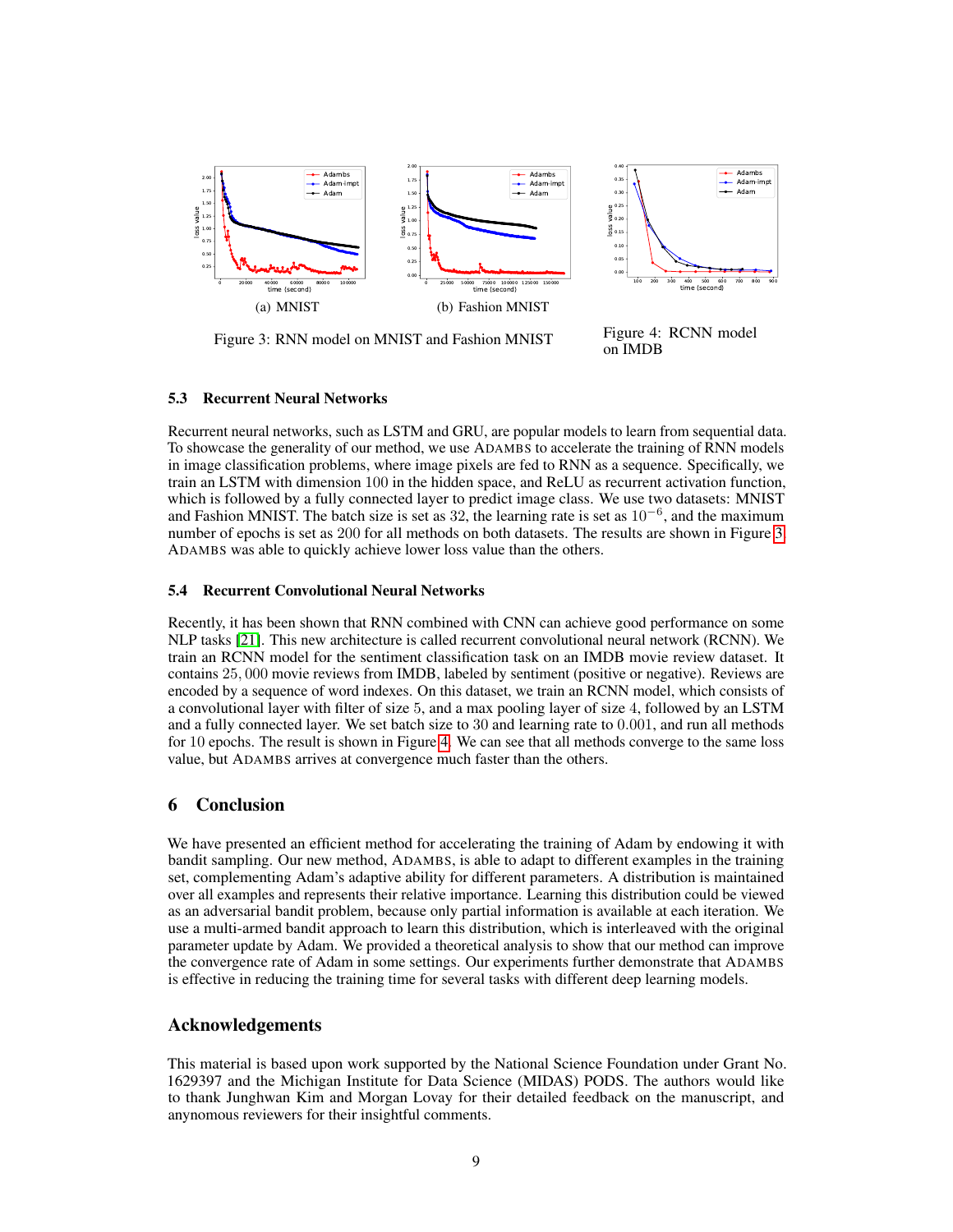#### Broader Impact

As machine learning techniques are being used in more and more real-life products, deep learning is the most notable driving force behind it. Deep learning models have achieved state-of-the-art performance in scenarios such as image recognition, natural language processing, and so on. Our society has benefited greatly from the success of deep learning models. However, this success normally relies on large amount of data available to train the models using optimization methods such as Adam. In this paper, we propose a generalization of Adam that can be more efficient to train models on large amount of data, especially when the datasets are imbalanced. We believe our method could become a widely adopted optimization method for training deep learning models, thus bringing broad impact to many real-life products that rely on these models.

#### References

- <span id="page-9-13"></span>[1] Martín Abadi, Paul Barham, Jianmin Chen, Zhifeng Chen, Andy Davis, Jeffrey Dean, Matthieu Devin, Sanjay Ghemawat, Geoffrey Irving, Michael Isard, et al. Tensorflow: a system for large-scale machine learning. In *OSDI*, volume 16, pages 265–283, 2016.
- <span id="page-9-10"></span>[2] Guillaume Alain, Alex Lamb, Chinnadhurai Sankar, Aaron Courville, and Yoshua Bengio. Variance reduction in sgd by distributed importance sampling. *arXiv preprint arXiv:1511.06481*, 2015.
- <span id="page-9-3"></span>[3] Peter Auer, Nicolo Cesa-Bianchi, and Paul Fischer. Finite-time analysis of the multiarmed bandit problem. *Machine learning*, 47(2-3):235–256, 2002.
- <span id="page-9-5"></span>[4] Peter Auer, Nicolo Cesa-Bianchi, Yoav Freund, and Robert E Schapire. Gambling in a rigged casino: The adversarial multi-armed bandit problem. In *Proceedings of IEEE 36th Annual Foundations of Computer Science*, pages 322–331. IEEE, 1995.
- <span id="page-9-6"></span>[5] Yoshua Bengio, Jérôme Louradour, Ronan Collobert, and Jason Weston. Curriculum learning. In *Proceedings of the 26th annual international conference on machine learning*, pages 41–48. ACM, 2009.
- <span id="page-9-0"></span>[6] Antoine Bordes, Seyda Ertekin, Jason Weston, and Léon Bottou. Fast kernel classifiers with online and active learning. *Journal of Machine Learning Research*, 6(Sep):1579–1619, 2005.
- <span id="page-9-11"></span>[7] Sébastien Bubeck, Nicolo Cesa-Bianchi, et al. Regret analysis of stochastic and nonstochastic multi-armed bandit problems. *Foundations and Trends* (*R*) *in Machine Learning*, 5(1):1–122, 2012.
- <span id="page-9-1"></span>[8] Olivier Canévet, Cijo Jose, and Francois Fleuret. Importance sampling tree for large-scale empirical expectation. In *International Conference on Machine Learning*, pages 1454–1462, 2016.
- <span id="page-9-7"></span>[9] Beidi Chen, Yingchen Xu, and Anshumali Shrivastava. Fast and accurate stochastic gradient estimation. In *Advances in Neural Information Processing Systems*, pages 12339–12349, 2019.
- <span id="page-9-12"></span>[10] Francois Chollet. *Deep learning with python*. Manning Publications Co., 2017.
- <span id="page-9-9"></span>[11] Kevin Clark, Minh-Thang Luong, Quoc V Le, and Christopher D Manning. Electra: Pre-training text encoders as discriminators rather than generators. *arXiv preprint arXiv:2003.10555*, 2020.
- <span id="page-9-4"></span>[12] Harold Connamacher, Nikil Pancha, Rui Liu, and Soumya Ray. Rankboost+: an improvement to rankboost. *Machine Learning*, 109(1):51–78, 2020.
- <span id="page-9-2"></span>[13] Dominik Csiba, Zheng Qu, and Peter Richtárik. Stochastic dual coordinate ascent with adaptive probabilities. In *International Conference on Machine Learning*, pages 674–683, 2015.
- <span id="page-9-8"></span>[14] Jacob Devlin, Ming-Wei Chang, Kenton Lee, and Kristina Toutanova. Bert: Pre-training of deep bidirectional transformers for language understanding. *arXiv preprint arXiv:1810.04805*, 2018.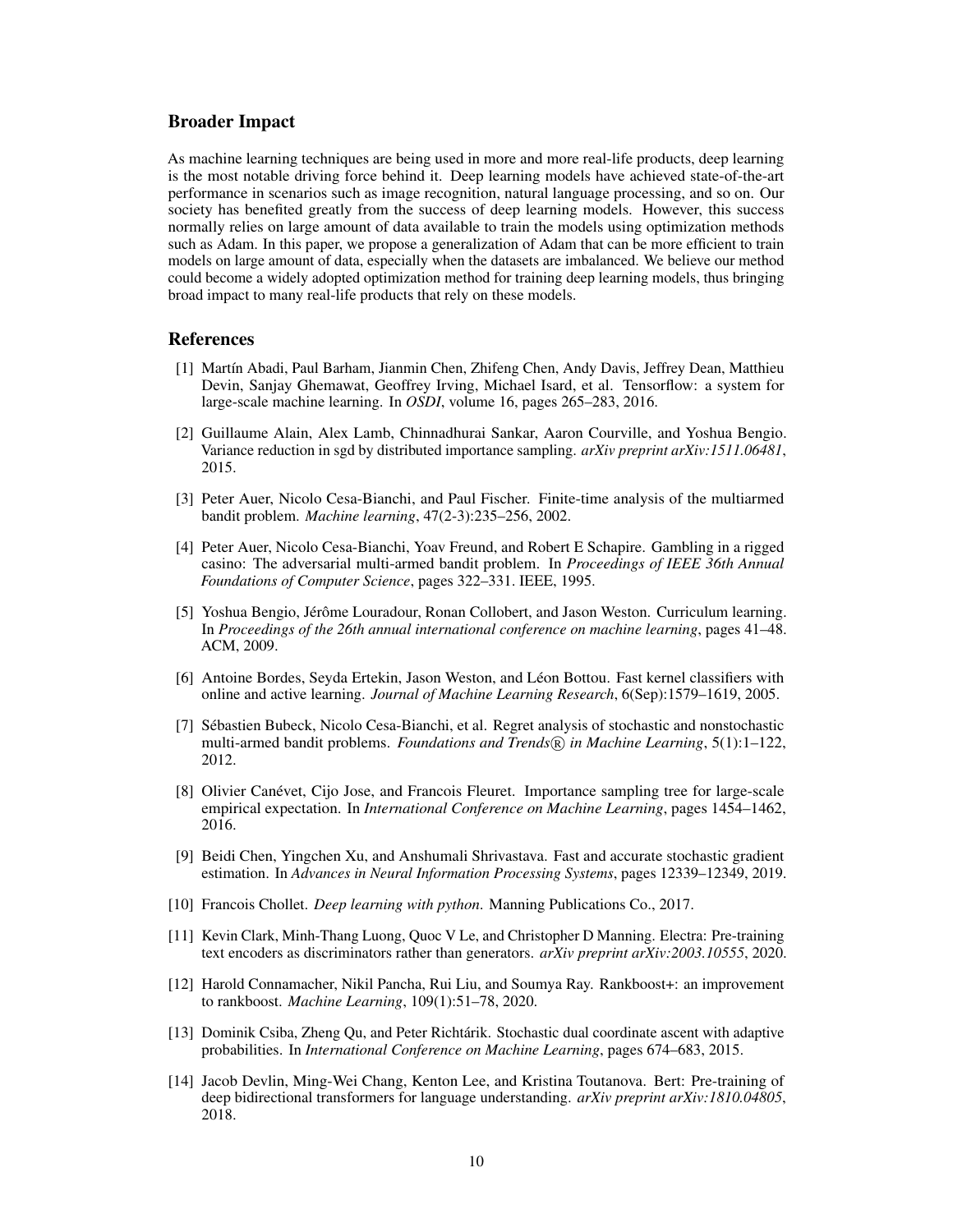- <span id="page-10-2"></span>[15] Timothy Dozat. Incorporating nesterov momentum into adam. *International Conference on Learning Representations, Workshop Track*, 2016.
- <span id="page-10-0"></span>[16] John Duchi, Elad Hazan, and Yoram Singer. Adaptive subgradient methods for online learning and stochastic optimization. *Journal of Machine Learning Research*, 12(Jul):2121–2159, 2011.
- <span id="page-10-16"></span>[17] Guy Hacohen and Daphna Weinshall. On the power of curriculum learning in training deep networks. *arXiv preprint arXiv:1904.03626*, 2019.
- <span id="page-10-4"></span>[18] Angelos Katharopoulos and François Fleuret. Not all samples are created equal: Deep learning with importance sampling. *arXiv preprint arXiv:1803.00942*, 2018.
- <span id="page-10-3"></span>[19] D Kingma and Jimmy Ba. Adam: A method for stochastic optimization. In *International Conference on Learning Representations (ICLR)*, volume 5, 2015.
- <span id="page-10-18"></span>[20] Alex Krizhevsky and Geoffrey Hinton. Learning multiple layers of features from tiny images. Technical report, Citeseer, 2009.
- <span id="page-10-20"></span>[21] Siwei Lai, Liheng Xu, Kang Liu, and Jun Zhao. Recurrent convolutional neural networks for text classification. In *AAAI*, volume 333, pages 2267–2273, 2015.
- <span id="page-10-11"></span>[22] Rui Liu and Soumya Ray. An analysis of boosted linear classifiers on noisy data with applications to multiple-instance learning. In *2017 IEEE International Conference on Data Mining (ICDM)*, pages 287–296. IEEE, 2017.
- <span id="page-10-13"></span>[23] Rui Liu, Tianyi Wu, and Barzan Mozafari. A bandit approach to maximum inner product search. In *Proceedings of the AAAI Conference on Artificial Intelligence*, volume 33, pages 4376–4383, 2019.
- <span id="page-10-7"></span>[24] Hongseok Namkoong, Aman Sinha, Steve Yadlowsky, and John C Duchi. Adaptive sampling probabilities for non-smooth optimization. In *International Conference on Machine Learning*, pages 2574–2583, 2017.
- <span id="page-10-15"></span>[25] Deanna Needell, Rachel Ward, and Nati Srebro. Stochastic gradient descent, weighted sampling, and the randomized kaczmarz algorithm. In *Advances in Neural Information Processing Systems*, pages 1017–1025, 2014.
- <span id="page-10-17"></span>[26] Sashank J Reddi, Satyen Kale, and Sanjiv Kumar. On the convergence of adam and beyond. In *International Conference on Learning Representations (ICLR)*, 2018.
- <span id="page-10-14"></span>[27] Peter Richtárik and Martin Takáč. On optimal probabilities in stochastic coordinate descent methods. *Optimization Letters*, 10(6):1233–1243, 2016.
- <span id="page-10-12"></span>[28] Cynthia Rudin, Ingrid Daubechies, and Robert E Schapire. The dynamics of adaboost: Cyclic behavior and convergence of margins. *Journal of Machine Learning Research*, 5(Dec):1557– 1595, 2004.
- <span id="page-10-6"></span>[29] Farnood Salehi, Patrick Thiran, and Elisa Celis. Coordinate descent with bandit sampling. In *Advances in Neural Information Processing Systems*, pages 9267–9277, 2018.
- <span id="page-10-5"></span>[30] Farnood Salehi, Patrick Thiran, and L Elisa Celis. Stochastic dual coordinate descent with bandit sampling. *arXiv preprint arXiv:1712.03010*, 2017.
- <span id="page-10-10"></span>[31] Robert E Schapire. The strength of weak learnability. *Machine learning*, 5(2):197–227, 1990.
- <span id="page-10-8"></span>[32] Robert E Schapire. The boosting approach to machine learning: An overview. In *Nonlinear estimation and classification*, pages 149–171. Springer, 2003.
- <span id="page-10-9"></span>[33] Robert E Schapire. Explaining adaboost. In *Empirical inference*, pages 37–52. Springer, 2013.
- <span id="page-10-1"></span>[34] T. Tieleman and G. Hinton. Lecture 6.5—RmsProp: Divide the gradient by a running average of its recent magnitude. COURSERA: Neural Networks for Machine Learning, 2012.
- <span id="page-10-19"></span>[35] Han Xiao, Kashif Rasul, and Roland Vollgraf. Fashion-mnist: a novel image dataset for benchmarking machine learning algorithms. *arXiv preprint arXiv:1708.07747*, 2017.